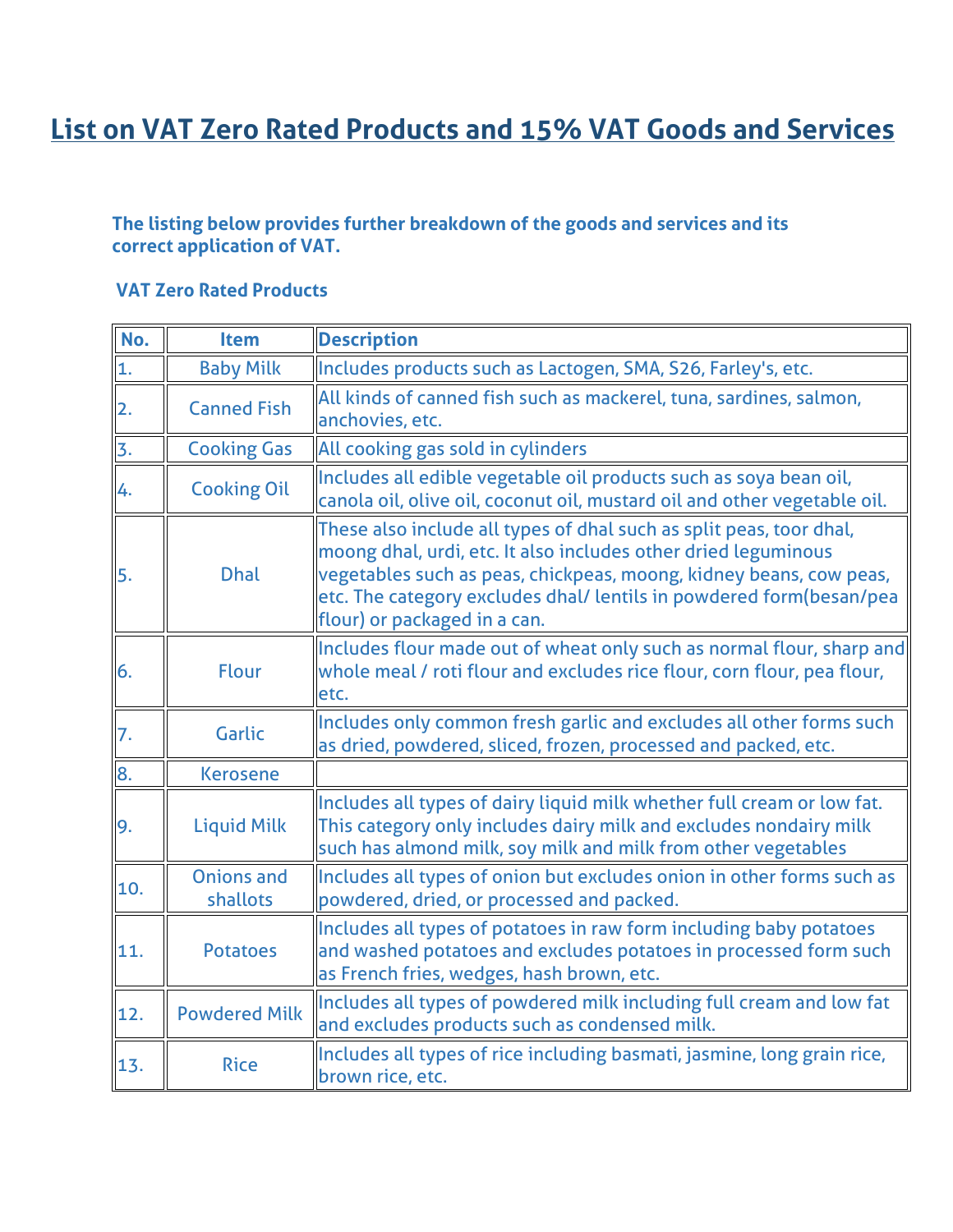| 14. | Salt                        | Includes normal salt and excludes products such as<br>monosodium glutamate (MSG).                                             |
|-----|-----------------------------|-------------------------------------------------------------------------------------------------------------------------------|
| 15. | <b>Sanitary Pads</b>        | Includes all types of sanitary towels (pads), tampons, etc.                                                                   |
| 16. | <b>Soap</b>                 | All types of bar soaps but doesn't include liquid hand wash and<br>dishwashing paste.                                         |
| 17. | Soap Powder &<br>detergents | Includes all types of detergents in the form of powder, liquid and<br>paste including cleaning detergents.                    |
| 18. | Sugar                       | Includes only brown/raw sugar and excludes sugar in other forms<br>such as castor, icing sugar, white sugar, cube, candy etc. |
| 19. | Tea                         | Includes tea of all types and packaging and excludes products such as<br>bottled ice tea.                                     |
| 20. | <b>Toilet Paper</b>         | The category excludes products such as tissues, serviettes, paper<br>towels, etc.                                             |
| 21. | <b>Toothpaste</b>           | All types of toothpaste in tube form and excludes other products for<br>oral dental hygiene such as mouth wash, floss, etc.   |

## **15% VAT Goods and Services**

|                         | No. Item                                 | <b>Description</b>                                                              |
|-------------------------|------------------------------------------|---------------------------------------------------------------------------------|
|                         | <b>Air conditioners</b>                  | All type of air conditioning units                                              |
| $\overline{\mathbf{2}}$ | <b>Dishwashers</b>                       | All type of electric dishwashers                                                |
| 3                       | <b>Dryers</b>                            | All type of electric clothes dryers                                             |
| 4                       | <b>Electric jugs</b>                     | All type of electric jugs                                                       |
| 5                       | <b>Electric lawn</b><br>mowers           | All type of electric lawn mowers                                                |
| 6                       | <b>Electric and gas</b><br><b>stoves</b> | All type of stoves and cooktops including gas and electrically<br>powered       |
| $\overline{7}$          | <b>Hair dryers</b>                       | All type of electric hair dryers                                                |
| 8                       | <b>Microwaves</b>                        | All type of microwaves                                                          |
| 9                       | <b>Refrigerators and</b><br>freezers     | All type of refrigerators and freezers                                          |
| 10                      | <b>Mobile phones</b>                     | All types of mobile phones including smart phones and high end<br>mobile phones |
| 11                      | Televisions                              | All types of television                                                         |
| 12                      | <b>Toasters</b>                          | All types of electric toasters                                                  |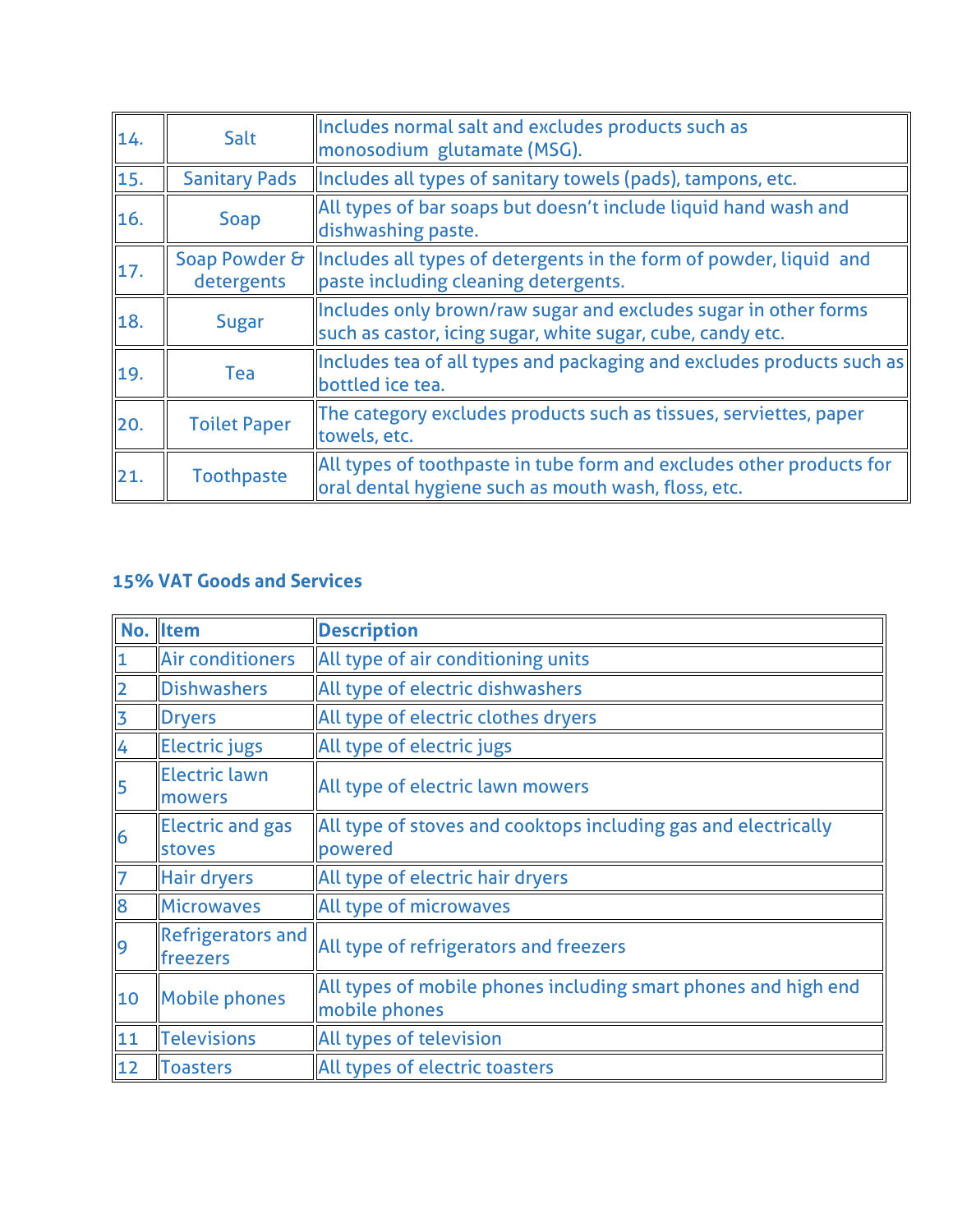|    | No. Item                                        | <b>Description</b>                                                                                                                                                                                                                                                                                                                                                                                                                                                                                                                                                                                                                                                                                                                                                                                                                                                                                                                                                                                                                                                                                                                                                                                                                                                                                                                                                                                                                                                                                                                                                                                                                                                                                                                                                                                                                                                                                                                                                                                                                                                                                   |
|----|-------------------------------------------------|------------------------------------------------------------------------------------------------------------------------------------------------------------------------------------------------------------------------------------------------------------------------------------------------------------------------------------------------------------------------------------------------------------------------------------------------------------------------------------------------------------------------------------------------------------------------------------------------------------------------------------------------------------------------------------------------------------------------------------------------------------------------------------------------------------------------------------------------------------------------------------------------------------------------------------------------------------------------------------------------------------------------------------------------------------------------------------------------------------------------------------------------------------------------------------------------------------------------------------------------------------------------------------------------------------------------------------------------------------------------------------------------------------------------------------------------------------------------------------------------------------------------------------------------------------------------------------------------------------------------------------------------------------------------------------------------------------------------------------------------------------------------------------------------------------------------------------------------------------------------------------------------------------------------------------------------------------------------------------------------------------------------------------------------------------------------------------------------------|
| 13 | <b>Washing</b><br>machines                      | All types of washing machine                                                                                                                                                                                                                                                                                                                                                                                                                                                                                                                                                                                                                                                                                                                                                                                                                                                                                                                                                                                                                                                                                                                                                                                                                                                                                                                                                                                                                                                                                                                                                                                                                                                                                                                                                                                                                                                                                                                                                                                                                                                                         |
| 14 | Passenger motor<br>vehicles                     | Passenger motor vehicles excluding twin cabs, minivans, buses,<br>trucks, ambulances and motor caravans                                                                                                                                                                                                                                                                                                                                                                                                                                                                                                                                                                                                                                                                                                                                                                                                                                                                                                                                                                                                                                                                                                                                                                                                                                                                                                                                                                                                                                                                                                                                                                                                                                                                                                                                                                                                                                                                                                                                                                                              |
| 15 | <b>Alcohol and</b><br>tobacco                   | All types of alcohol, tobacco and products containing tobacco                                                                                                                                                                                                                                                                                                                                                                                                                                                                                                                                                                                                                                                                                                                                                                                                                                                                                                                                                                                                                                                                                                                                                                                                                                                                                                                                                                                                                                                                                                                                                                                                                                                                                                                                                                                                                                                                                                                                                                                                                                        |
| 16 | <b>Textile, clothing</b><br>and footwear        | Fabrics, clothing and footwear including blankets, linens, curtains,<br>handkerchief, etc.                                                                                                                                                                                                                                                                                                                                                                                                                                                                                                                                                                                                                                                                                                                                                                                                                                                                                                                                                                                                                                                                                                                                                                                                                                                                                                                                                                                                                                                                                                                                                                                                                                                                                                                                                                                                                                                                                                                                                                                                           |
| 17 | Perfume,<br>jewellery and<br>watches            | Perfume (excluding deodorants), jewellery, precious stones, pearls<br>and watches.                                                                                                                                                                                                                                                                                                                                                                                                                                                                                                                                                                                                                                                                                                                                                                                                                                                                                                                                                                                                                                                                                                                                                                                                                                                                                                                                                                                                                                                                                                                                                                                                                                                                                                                                                                                                                                                                                                                                                                                                                   |
| 18 | <b>Electrical</b><br>machinery and<br>equipment | Generators, converters, transformers, electro-magnets, battery<br>cells, batteries, electrical accumulators, vacuum cleaners, electro-<br>mechanical domestic appliances such as food grinders, mixers,<br>juice extractors, shavers, hair clippers and hair removing<br>appliances, electrical ignition or starting equipment, electrical<br>lighting or signaling equipment, portable electric lamps, industrial<br>or laboratory electric furnaces and ovens, electric laser or other<br>light or photon beam, soldering, brazing and welding machines,<br>storage water heaters and immersion heaters, hair curlers, grillers<br>and roasters, coffee maker, modems, aerials and aerial reflectors,<br>headphones and earphones, sound and video recording and<br>reproducing apparatus, discs, tapes and smart cards for<br>recordings, flat panel display modules, transmission apparatus for<br>radio broadcasting or television, radar apparatus, reception<br>apparatus, television cameras, monitors and projectors, Electrical<br>signaling, safety or traffic control equipment for roads, Electric<br>sound or visual signaling apparatus, Electrical capacitors, Electrical<br>resistors, Printed circuits, Electrical apparatus for switching or<br>protecting electrical circuits, or for making connections to or in<br>electrical circuits (for example, switches, fuses, lightning arresters,<br>voltage limiters, surge suppressors, plugs and other connectors,<br>junction boxes), Boards, panels, consoles, desks, cabinets and<br>other bases, equipped with two or more apparatus for electric<br>control or the distribution of electricity, Electric filament or<br>discharge lamps, Thermionic, cold cathode or photo-cathode<br>valves and tubes, Semiconductor devices (for example, diodes,<br>transistors, semiconductor based transducers); photosensitive<br>semiconductor devices, Electronic integrated circuits, Insulated<br>wire cable (including co-axial insulated electric conductors),<br>Carbon electrodes, carbon brushes, electrical insulators of any |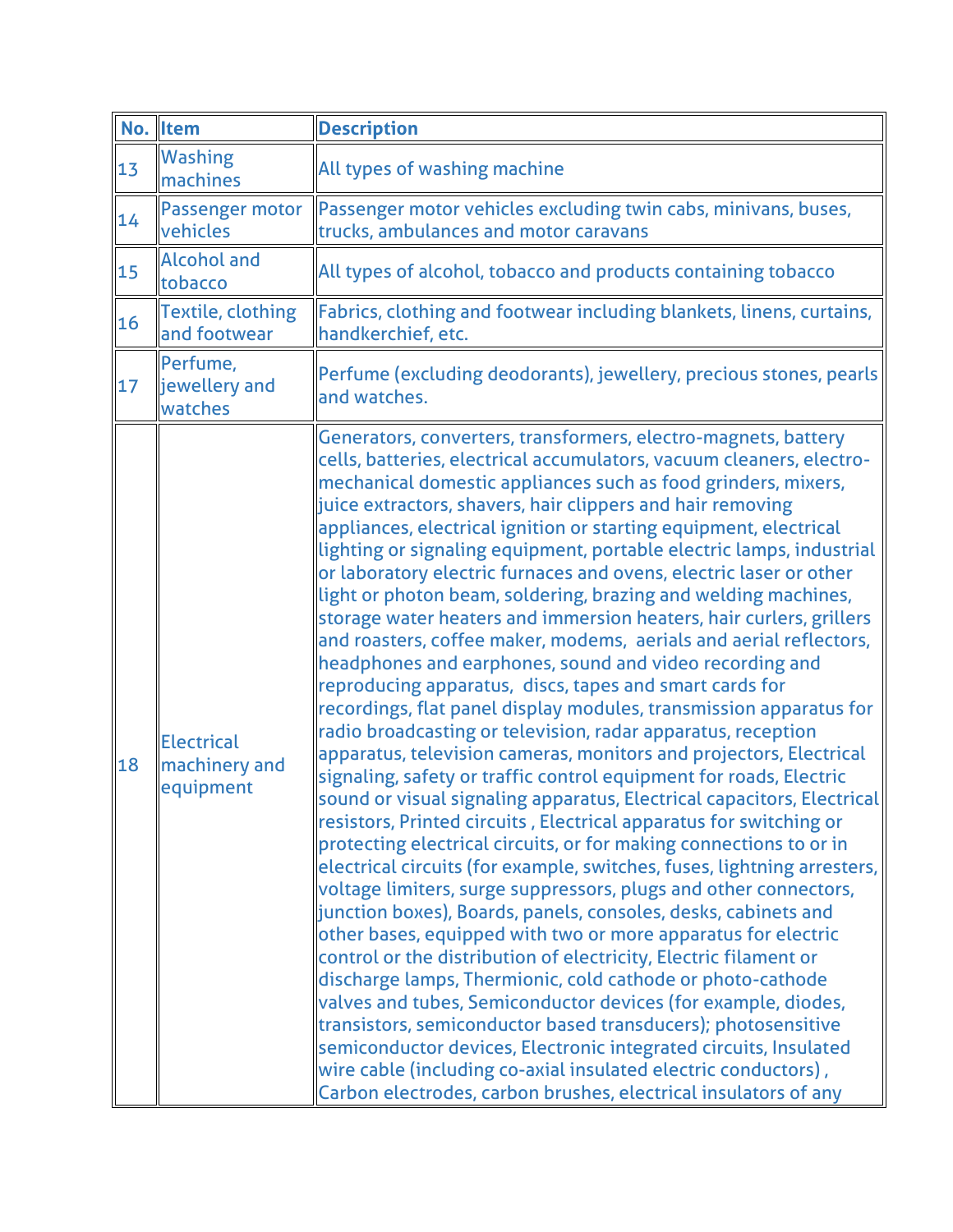|    | No. Item                                                                                            | <b>Description</b>                                                                                                                                                                                                                                                                                                                                                                                                                                                           |
|----|-----------------------------------------------------------------------------------------------------|------------------------------------------------------------------------------------------------------------------------------------------------------------------------------------------------------------------------------------------------------------------------------------------------------------------------------------------------------------------------------------------------------------------------------------------------------------------------------|
|    |                                                                                                     | material, Insulating fittings for electrical machines, part and<br>accessories.                                                                                                                                                                                                                                                                                                                                                                                              |
| 19 | Stereo/sound<br>systems                                                                             | Speakers, microphones, headphones, amplifiers, etc.                                                                                                                                                                                                                                                                                                                                                                                                                          |
| 20 | Professional,<br>scientific and<br>technical services                                               | This includes legal and accounting, management and consultancy,<br>architectural and engineering, scientific research and<br>development, advertisement and market research and veterinary<br>activities only.                                                                                                                                                                                                                                                               |
|    | <b>Environment and</b><br><b>Climate</b><br><b>Adaptation Levy</b><br>prescribed<br><b>services</b> | Provision of accommodation, refreshments and any other<br>1.<br>services by a licensed hotel.                                                                                                                                                                                                                                                                                                                                                                                |
|    |                                                                                                     | Any services provided in a vessel that is wholly or principally<br>engaged in the carriage of tourists within Fiji.                                                                                                                                                                                                                                                                                                                                                          |
|    |                                                                                                     | Provision of meals or beverages, and any other services in a<br>licensed bar. For the purpose of this paragraph, "bar" includes any<br>club.                                                                                                                                                                                                                                                                                                                                 |
|    |                                                                                                     | Provision of services such as music, dancing or other<br>entertainment including other services in a licensed nightclub.                                                                                                                                                                                                                                                                                                                                                     |
|    |                                                                                                     | Provision of inbound tour services.<br>5.                                                                                                                                                                                                                                                                                                                                                                                                                                    |
| 21 |                                                                                                     | Live entertainment provided wholly or substantially by the<br>6.<br>personal participation of artists at the place of performance or<br>exhibition of products, where a fee is charged.                                                                                                                                                                                                                                                                                      |
|    |                                                                                                     | Provision of services for recreational activity for gain.<br>7.                                                                                                                                                                                                                                                                                                                                                                                                              |
|    |                                                                                                     | Provision of services relating to any exhibition of films to the<br>8.<br>public or to a section of the public which includes the production<br>of any music, speech or other sound whatsoever in connection<br>with the projection of a film, where the exhibitor is licensed under<br>the Cinematographic Films Act 1971 and a charge is made for<br>admission to the premises where the exhibition is held, including<br>any other services provided by cinema operators. |
|    |                                                                                                     | Provision of services relating to hire or rent of motor vehicle<br>9.<br>by a person that operates a business of hired cars or rental cars<br>licensed by the Land Transport Act 1998, and the provision of                                                                                                                                                                                                                                                                  |